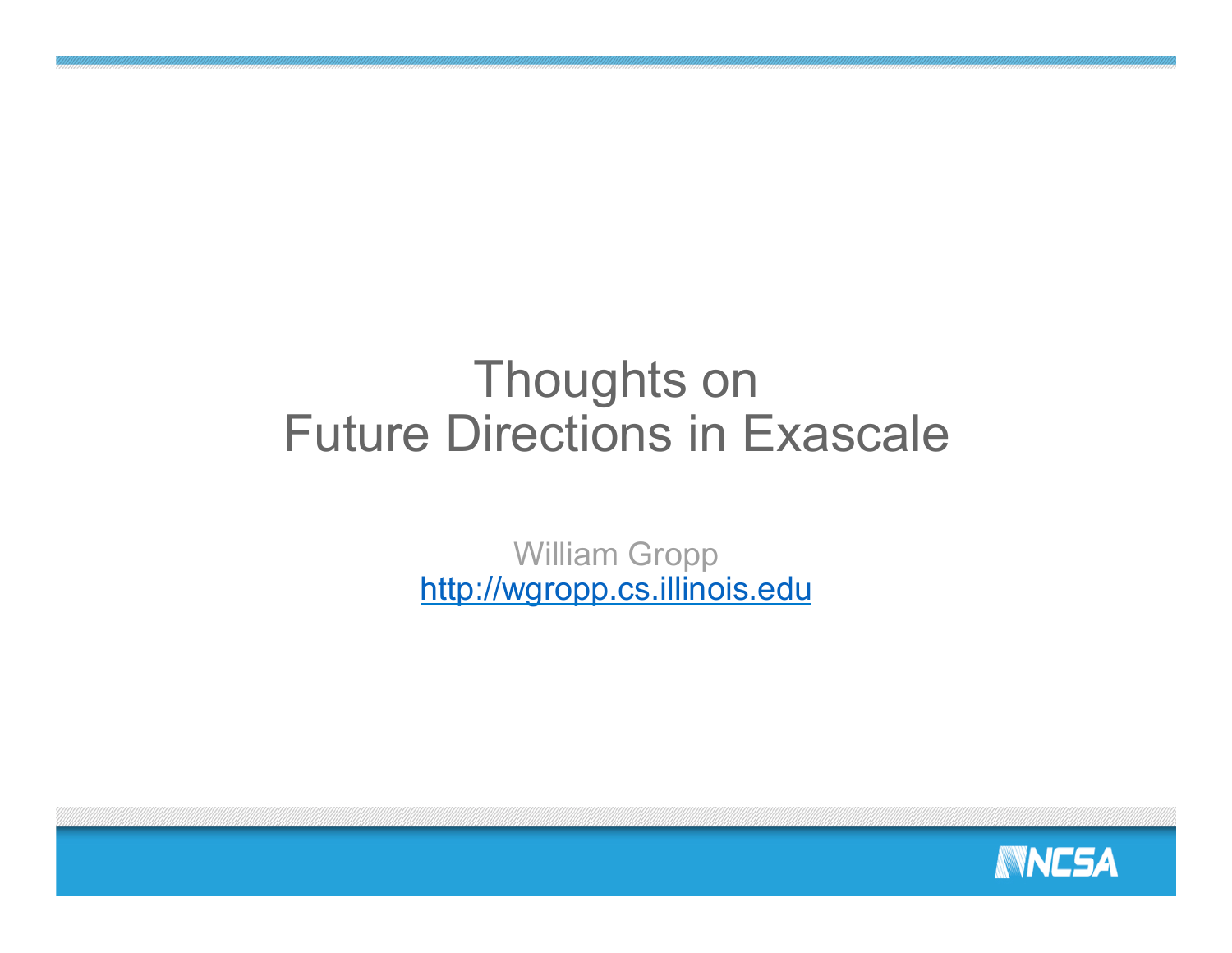#### What am I Counting on for Exascale Architectures?

- I'd like a single, fast processor just like everyone else. RSFQ anyone?
- Expect to have a heterogeneous system with
	- Specialized processors for vectors and streams
	- Bandwidth-optimized memory
	- General purpose processors for "control-flow" critical code
	- Nonblocking, high-bandwidth interconnects
- Still looking for a solution for applications requiring strong scaling and those that are latency dominated
	- Some of this can be fixed at the software or algorithm level
	- See RSFQ above
- Expect more specialized compute elements in the future
	- FPGA ecosystem continues to improve
	- End of Dennard scaling has created an opportunity
	- Still requires sufficiently important operations/applications to justify all costs

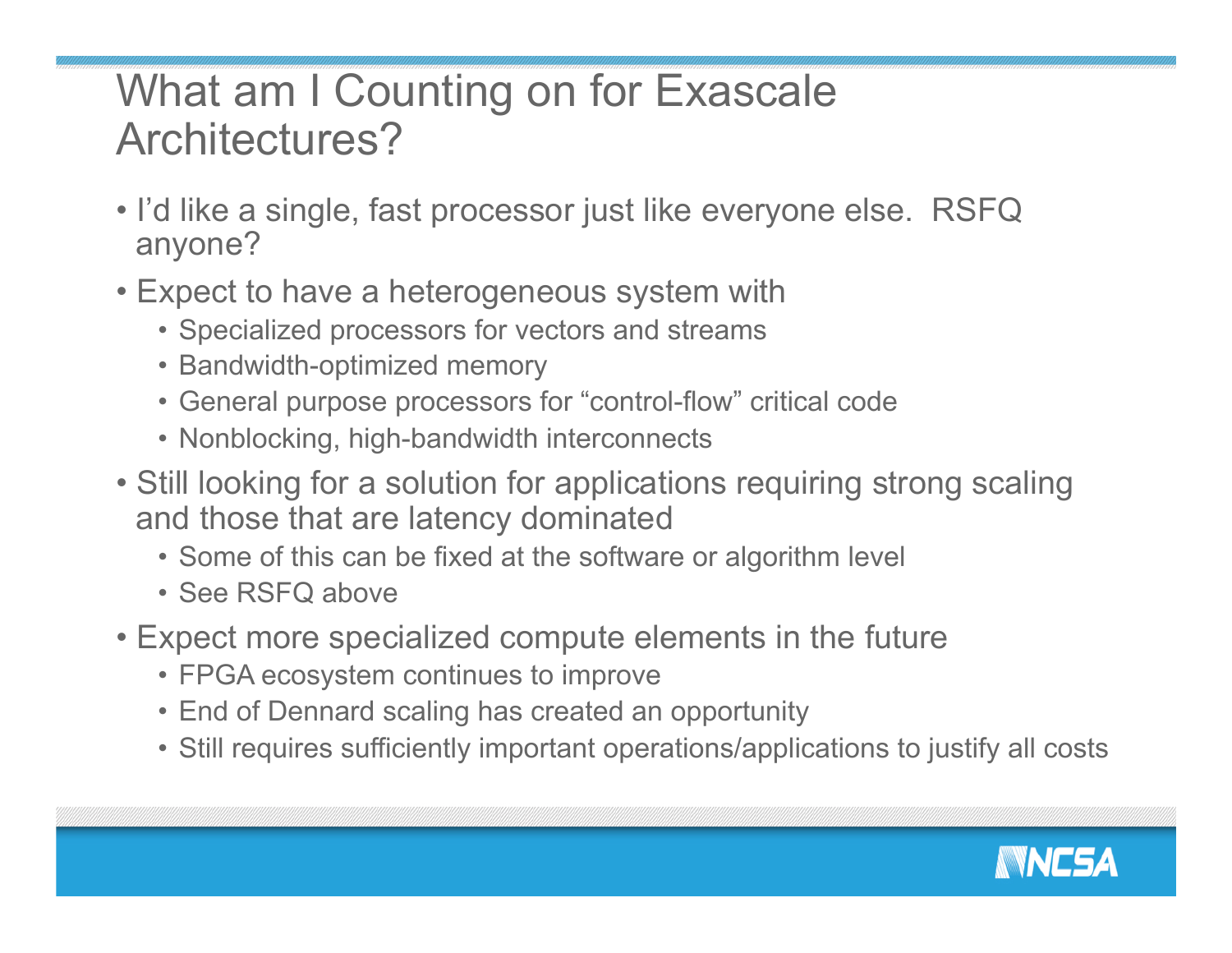# Are HPC and Big Data Converging?

- Yes and no
- Yes Techniques from HPC are (finally!) being adopted in Big Data
	- E.g., Baidu discovers scalable Allreduce (and credits HPC)
	- http://research.baidu.com/bringing-hpc-techniques-deep-learning/
	- IBM uses MPI in its distributed DNN library PowerAI DDL
	- https://arxiv.org/pdf/1708.02188.pdf
- No HPC I/O is a poor match for big data applications (and for scientific applications)
	- More on the next slide
	- Even with that fixed (techniques from big data (finally!) being adopted by HPC), different usage patterns including lifetime of data
	- Likely to have convergence in technologies but system configurations likely to be different
	- Expect different systems, but designed to be integrated into single workflows

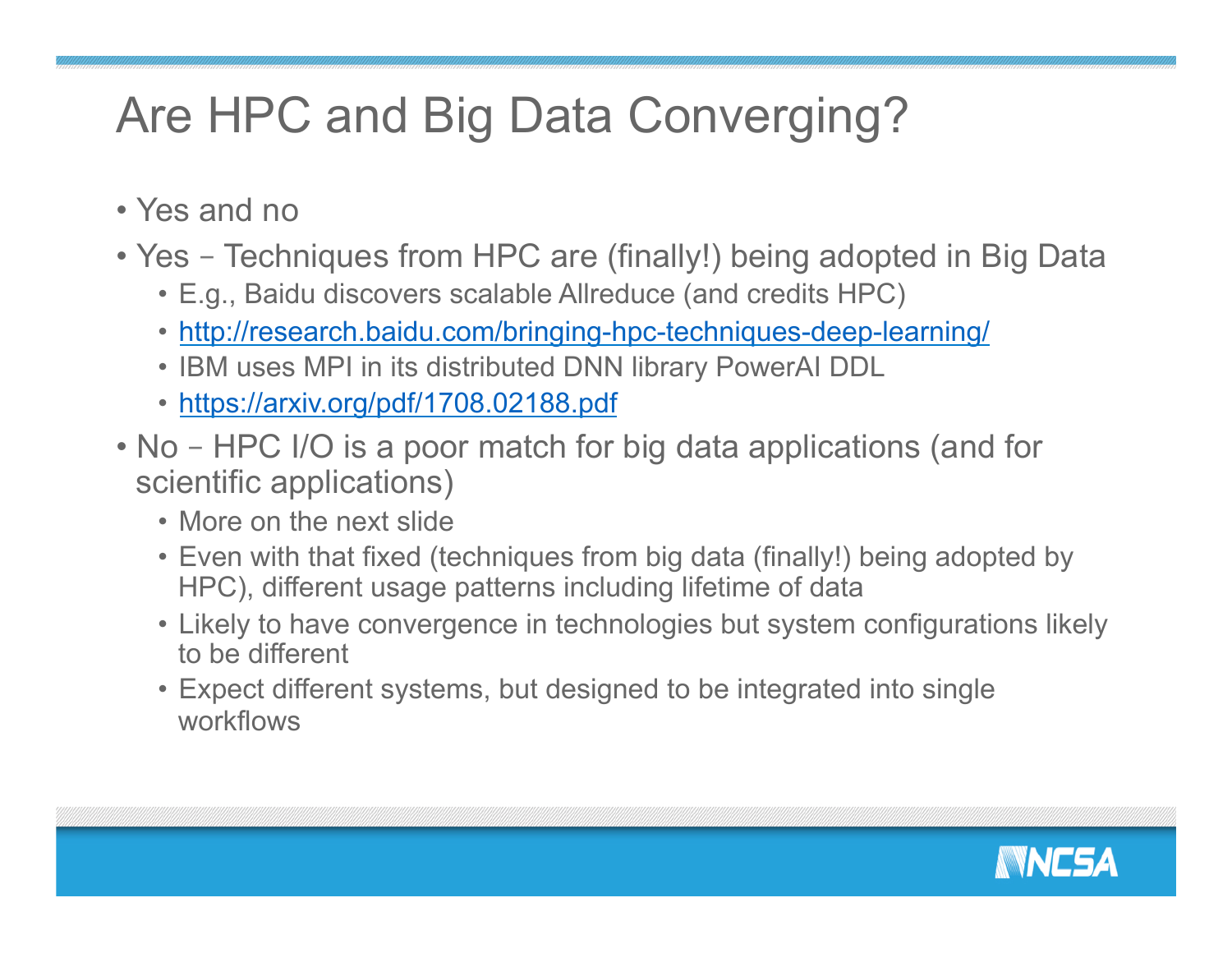#### No Science Application Code Needs POSIX I/O

- Many are single reader or single writer
	- Eventual consistency is fine
- Some are disjoint reader or writer
	- Eventual consistency is fine, but must handle non-block-aligned writes
- Some applications use the file system as a simple data base
	- Use a data base instead we know how to make these fast and reliable
- Some applications use the file system to implement interprocess mutex
	- Use a mutex service even MPI point-to-point
- A few use the file system as a bulletin board
	- May be better off using RDMA
	- Only need release or eventual consistency
- Correct Fortran codes do not require POSIX
	- Standard **requires** unique open, enabling correct and aggressive client and/or server-side caching, e.g.
- MPI-IO would be better off without POSIX
	- Does not and never has required POSIX